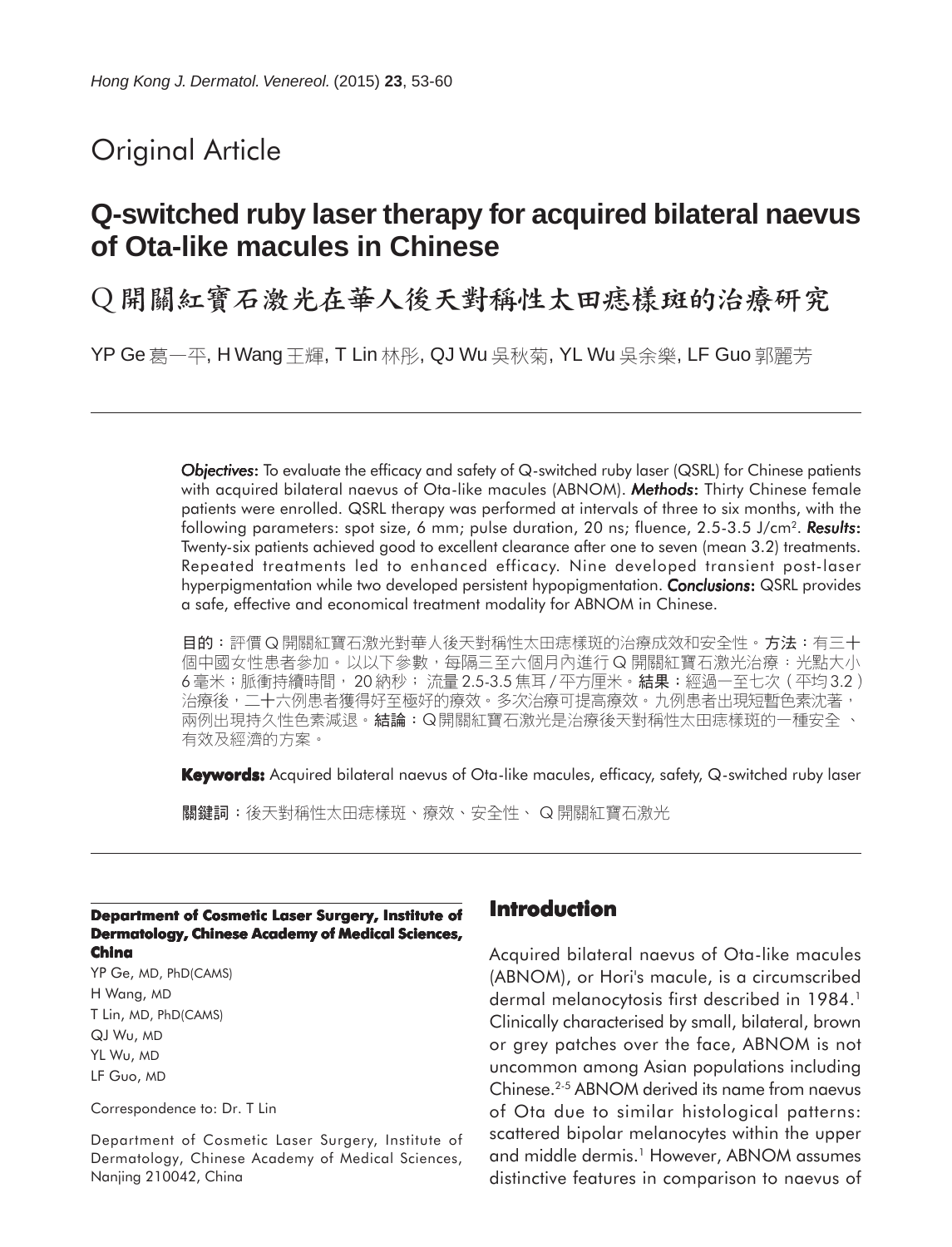Ota, e.g. bilateral lesions universally involving malar area, occurrence during adolescence or adulthood and a lack of ocular or mucosal involvement. It is increasingly recognised as a cosmetic problem because of its prevalence and long lasting nature. Naevus of Ota has been successfully managed with Q-switched (QS) laser systems, which specifically target the melanosomes as the chromophore on the basis of selective photothermolysis.6 Likewise, QS lasers have also gained popularity for ABNOM treatment. QS ruby laser (QSRL), QS alexandrite laser (QSAL) and QS Nd:YAG laser (QSNYL) have all been introduced with varying degrees of success.<sup>7-14</sup>

QSRL emits radiation at a wavelength of 694 nm. It is highly absorbed by melanosomes in pigmentladen cells and has proved effective and safe for multiple skin pigmentary disorders in various populations.6 QSRL was reported to be highly effective for Thai patients with ABNOM.<sup>7</sup> However, limited data are available on its use in Chinese populations. In the present study, we retrospectively evaluated the efficacy and safety profile of QSRL in treating Chinese patients diagnosed with ABNOM.

## **Material and methods**

#### *Study population*

Thirty Chinese female patients with ABNOM were enrolled and characterised as Fitzpatrick skin phototype III or IV (Table 1). None of them reported any previous treatments for their lesions. Patients who had medical conditions e.g. active infections, photosensitivity, pregnancy, lactation or malignancy, which rendered them unfit for the study, were excluded. Informed consent was all obtained. The age of the patients at their first visits ranged from 20 to 49 years (mean age 29.5 years). The colour of the lesions was categorised into three types: blue (3/30, 10%), brown (13/30, 43.3%) and slate-grey (14/30, 46.7%). In terms of lesion distribution, all patients had mottled or confluent grey, brown to bluish macules on both malar regions. In addition, lesions were observed on the temple (36.7%, 11/30), forehead (13.3%, 4/30), upper eyelids (6.7%, 2/30), root of nose (16.7%, 5/30) and alae nasi (20%, 6/30).

#### **Treatment protocol reatment protocol**

The patients were treated with the SINON ruby laser system (Wavelight, Erlangen, Germany) with the following parameters: spot size, 6 mm; pulse duration, 20 ns and fluence, 2.5-3.5 J/cm2. The therapeutic endpoint was determined as immediate whitening following laser radiation. The treatment interval was set at three to six months. The mean number of treatment sessions was 3.2 (range one to seven). After each session, the patients were instructed to apply fusidic acid cream (Fucidin®; LEO Pharma, Ballerup, Denmark) as well as a broad-spectrum sunscreen. Bleaching agents, mainly 3% hydroquinone cream, were also used when laser-induced hyperpigmentation occurred.

# **Evaluation of response and safety profile**

The response to QSRL treatment was clinically assessed by two separate, blinded dermatologists using digital photographs taken before and after each treatment session. A quartile grading system based on the percentage of pigment clearance was used for the evaluation: grade 1, 0-25% clearance-poor response; grade 2, 26-50% clearance-moderate response; grade 3, 51-75% clearance-good response; grade 4, 75-100% clearance-excellent response. Correlation between the number of sessions, colour of lesions and the therapeutic outcomes were also analysed. Side effects, e.g. hyperpigmentation, hypopigmentation and scarring, were also recorded at each follow-up visit.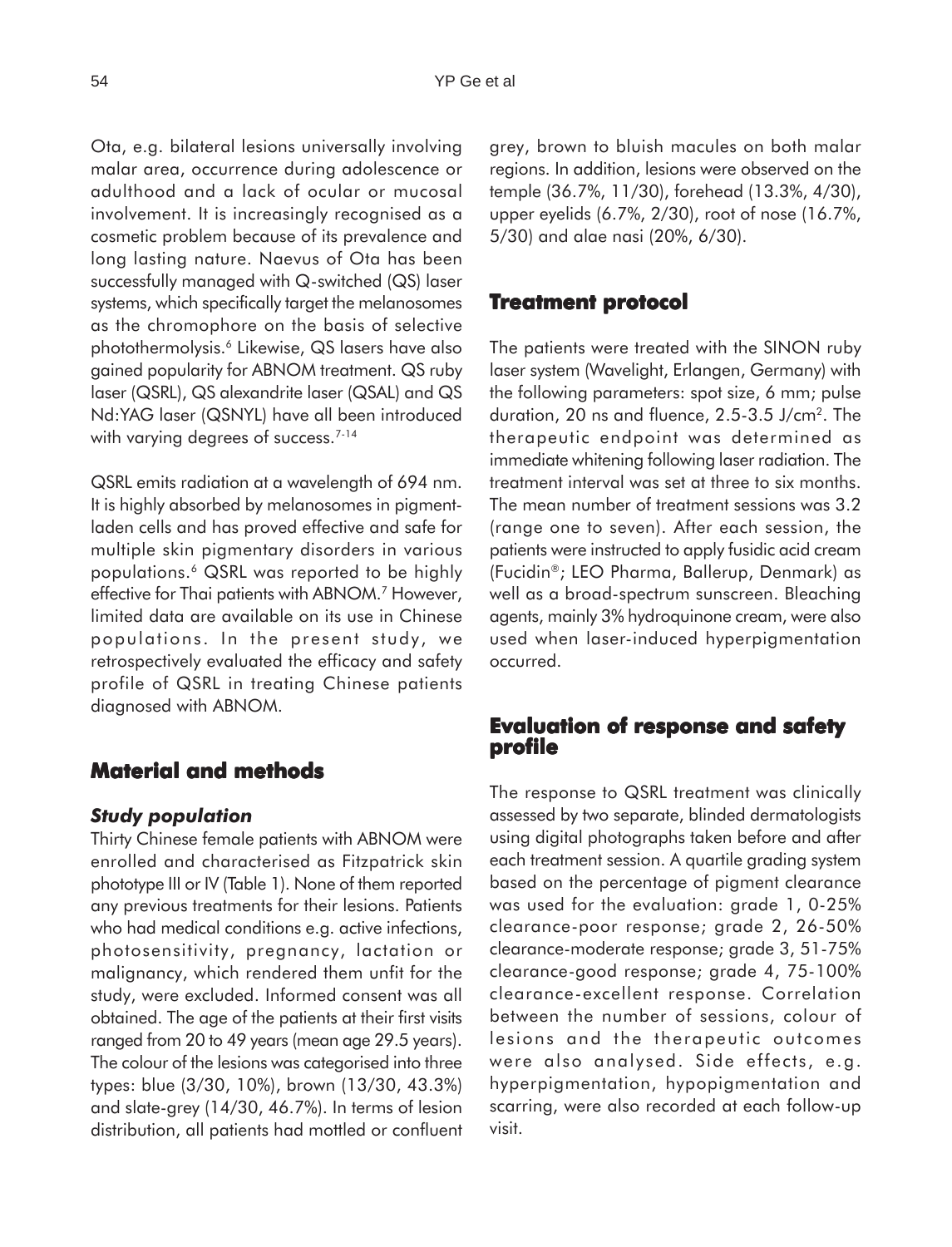| <b>Patient</b> | <b>Skin type</b>                      | <b>Age</b> | <b>Colour of</b>  | <b>Number of</b>                           | <b>Therapeutic</b>       | <b>Adverse</b>      |  |
|----------------|---------------------------------------|------------|-------------------|--------------------------------------------|--------------------------|---------------------|--|
|                |                                       |            | lesions           | treatment                                  | response grade           | effects             |  |
| T2472          | $\mathop{\rm III}$                    | 38         | Brown             | 3                                          | $\overline{4}$           | $\mathsf{N}\xspace$ |  |
| T2476          | $\  \, \ $                            | 23         | Brown             | 1                                          | 3                        | $\mathsf{N}\xspace$ |  |
| T2510          | $\mathop{\rm III}$                    | 35         | 3<br><b>Brown</b> |                                            | 4                        | $\mathsf{N}\xspace$ |  |
| T2525          | $\begin{array}{c} \hline \end{array}$ | 22         | Slate-grey        | $\overline{2}$                             |                          | $\overline{N}$      |  |
| T2527          | $\begin{array}{c} \hline \end{array}$ | 24         | Slate-grey        | $\sqrt{5}$<br>$\overline{4}$               |                          | $\mathsf{N}\xspace$ |  |
| T2540          | $\  \, \ $                            | 30         | Brown             | 6<br>4                                     |                          | $\mathsf{N}\xspace$ |  |
| T2546          | $\  \, \ $                            | 22         | Brown             | 3                                          | $\overline{\mathcal{A}}$ | $\mathsf{N}\xspace$ |  |
| T2561          | $\  \, \ $                            | 30         | Brown             | 3<br>4                                     |                          | $\mathsf{N}\xspace$ |  |
| T2595          | $\begin{array}{c} \hline \end{array}$ | 21         | Brown             | $\overline{4}$<br>4                        |                          | PLH                 |  |
| T2628          | $\begin{array}{c} \hline \end{array}$ | 20         | Slate-grey        | 5<br>$\overline{\mathcal{A}}$              |                          | PLH                 |  |
| T2687          | $\begin{array}{c} \hline \end{array}$ | 26         | Slate-grey        | 3<br>4                                     |                          | $\mathsf{N}\xspace$ |  |
| T2716          | $\vert\vert\vert$                     | 22         | Slate-grey        | $\sqrt{2}$<br>$\overline{\mathcal{A}}$     |                          | PLH                 |  |
| T2737          | $\begin{array}{c} \hline \end{array}$ | 23         | Brown             | 3                                          |                          | PLH                 |  |
| T2746          | $\mathsf{IV}$                         | 35         | Blue              | $\sqrt{2}$                                 | $\overline{2}$           | $\mathsf{N}\xspace$ |  |
| T2825          | $\begin{array}{c} \hline \end{array}$ | 26         | Slate-grey        | 5                                          | $\overline{4}$           | PLH                 |  |
| T2838          | $\  \, \ $                            | 41         | Brown             | 1                                          | 4                        | PLH                 |  |
| T2877          | $\begin{array}{c} \hline \end{array}$ | 26         | Slate-grey        | $\overline{7}$<br>$\overline{\mathcal{A}}$ |                          | PLH                 |  |
| T2879          | $\begin{array}{c} \hline \end{array}$ | 32         | Slate-grey        | $\sqrt{2}$<br>4                            |                          | $\mathsf{N}\xspace$ |  |
| T2890          | $\mathsf{IV}$                         | 40         | Brown             | 5<br>4                                     |                          | PLHo                |  |
| T2912          | $\mathop{\rm III}$                    | 49         | Blue              | 5                                          | 4                        |                     |  |
| T2913          | $\begin{array}{c} \hline \end{array}$ | 24         | Slate-grey        | 3<br>4                                     |                          | $\mathsf{N}\xspace$ |  |
| T3000          | $\mathop{\rm III}$                    | 25         | Slate-grey        | 3<br>4                                     |                          | $\mathsf{N}\xspace$ |  |
| T3010          | $\  \, \ $                            | 27         | Brown             | 5                                          | 4                        | $\mathsf{N}\xspace$ |  |
| T3016          | $\mathsf{IV}$                         | 28         | Slate-grey        | 3                                          | 4                        | $\mathsf{N}\xspace$ |  |
| T3041          | $\left\vert \right\vert \right\vert$  | 35         | Brown             | 1                                          | $\sqrt{2}$               | PLH                 |  |
| T3214          | $\ensuremath{\mathsf{III}}\xspace$    | 26         | Slate-grey        | 1                                          | $\overline{\mathcal{A}}$ | $\hbox{N}$          |  |
| T3247          | $\sf IV$                              | 41         | Brown             | 4                                          | 3                        | $\mathsf{N}\xspace$ |  |
| T3316          | $\vert\vert\vert$                     | 27         | Slate-grey        | $\overline{2}$                             | 3                        | $\mathsf{N}$        |  |
| T3453          | $\  \, \ $                            | 39         | Blue              | $\overline{2}$                             | 1                        | PLH                 |  |
| T3732          | $\ensuremath{\mathsf{III}}\xspace$    | 36         | Slate-grey        | 1                                          | 3                        | $\hbox{N}$          |  |

Table 1. The collected data of the patients enrolled in the study

N: none; PLH: post-laser hyperpigmentation; PLHo: post-laser hypopigmentation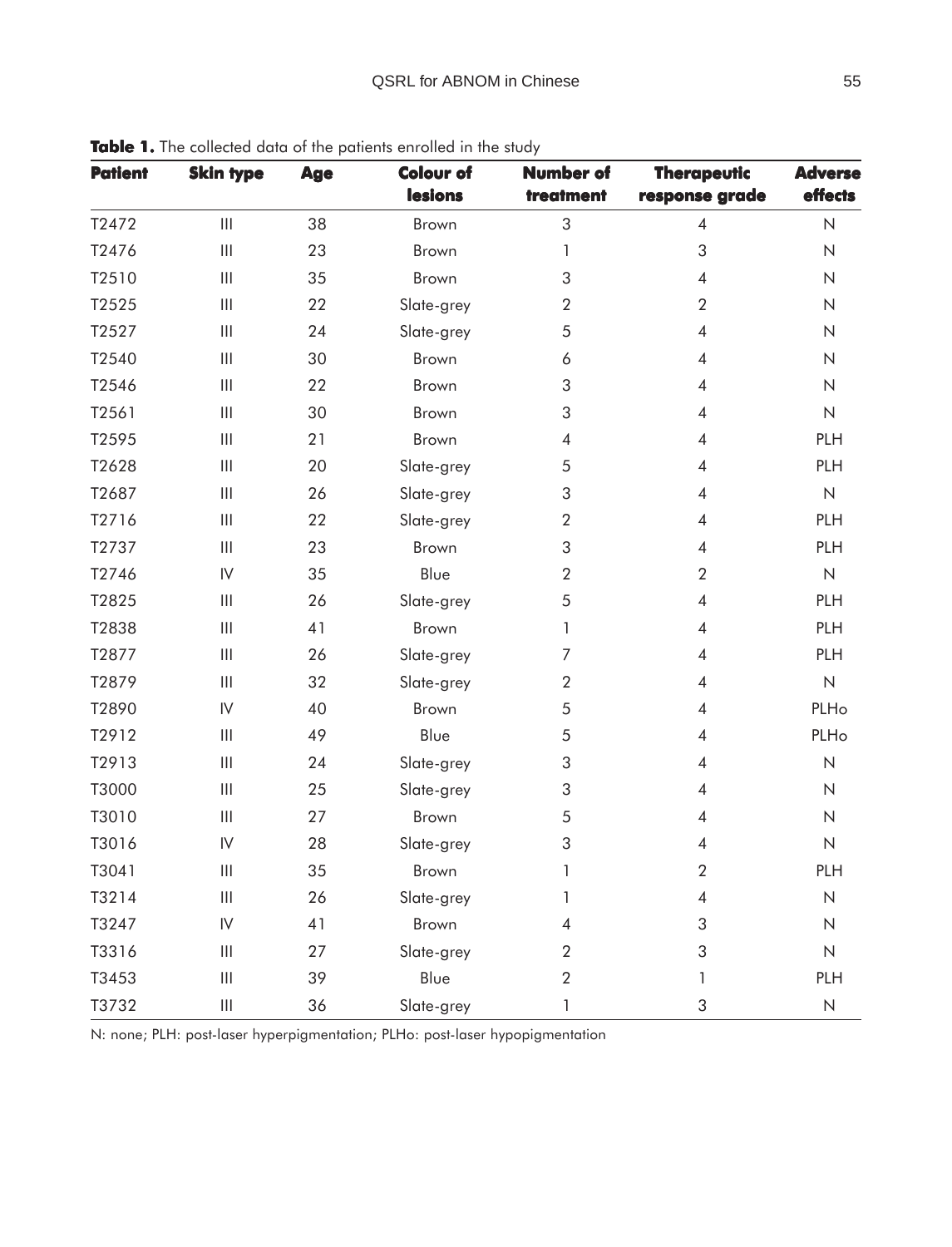# **Statistical analysis**

Spearman's rank correlation coefficient test was performed to determine the significance of effect on therapeutic outcome of the number of treatment sessions and the colour of lesions. Chisquare test for trend was also used to detect the association between the colour of lesions and postlaser complications. Statistical analysis was conducted using IBM SPSS version 16.0 (IBM Corporation, Somers, NY, US). The level of significance was defined as *p*<0.01.

### **Results**

Data of the study are summarised in Table 1. Of all 30 treated patients, 86.7% of the patients showed good to excellent responses (50%  $\sim$  100% clearance) after one to seven (mean 3.2) treatment sessions. Twenty-two (73.3%) showed excellent responses with more than 75% clearance, 12

(40%) of whom achieved complete clearance without recurrence upon follow-up (up to 6 years) (Figure 1). Four patients (13.3%) showed good, three (10%) moderate and only one (3.3%) poor response to the QSRL treatment. A significant correlation was found between the number of treatment sessions and therapeutic outcomes (*r*=0.531, *p*=0.003). Repeated treatments led to enhanced lesion clearance. The average number of sessions for excellent responses was four, compared with two and 1.7 for good and moderate results, respectively. After two treatments, 19 out of 25 (76%) patients demonstrated good or excellent responses; 18 out of 19 (94.7%) patients who were treated for three times achieved the same results (Table 2). Complete clearance was observed after a mean number of 4.4 sessions. On the other hand, therapeutic outcomes were not statistically correlated with the colour of lesions before the first treatment started ( $p=0.217$ ). Good or excellent responses were observed in 92.7% (13/



**Figure 1.** (a) A baseline view of 21-year-old female patient with ABNOM; (b) Almost complete clearance was achieved after three treatment sessions.

|                         |             | $\check{ }$<br>ັ |      |                  |       |
|-------------------------|-------------|------------------|------|------------------|-------|
| <b>Treatment number</b> | <b>Poor</b> | <b>Moderate</b>  | Good | <b>Excellent</b> | Total |
| $4\sim$ 7               |             |                  |      | 16               | 16    |
| 3                       |             |                  | 3    | 15               | 19    |
| $\overline{2}$          |             |                  | 8    |                  | 25    |
|                         |             | l 4              |      |                  | 30    |

**Table 2.** Number of patients and therapeutic grading for each treatment session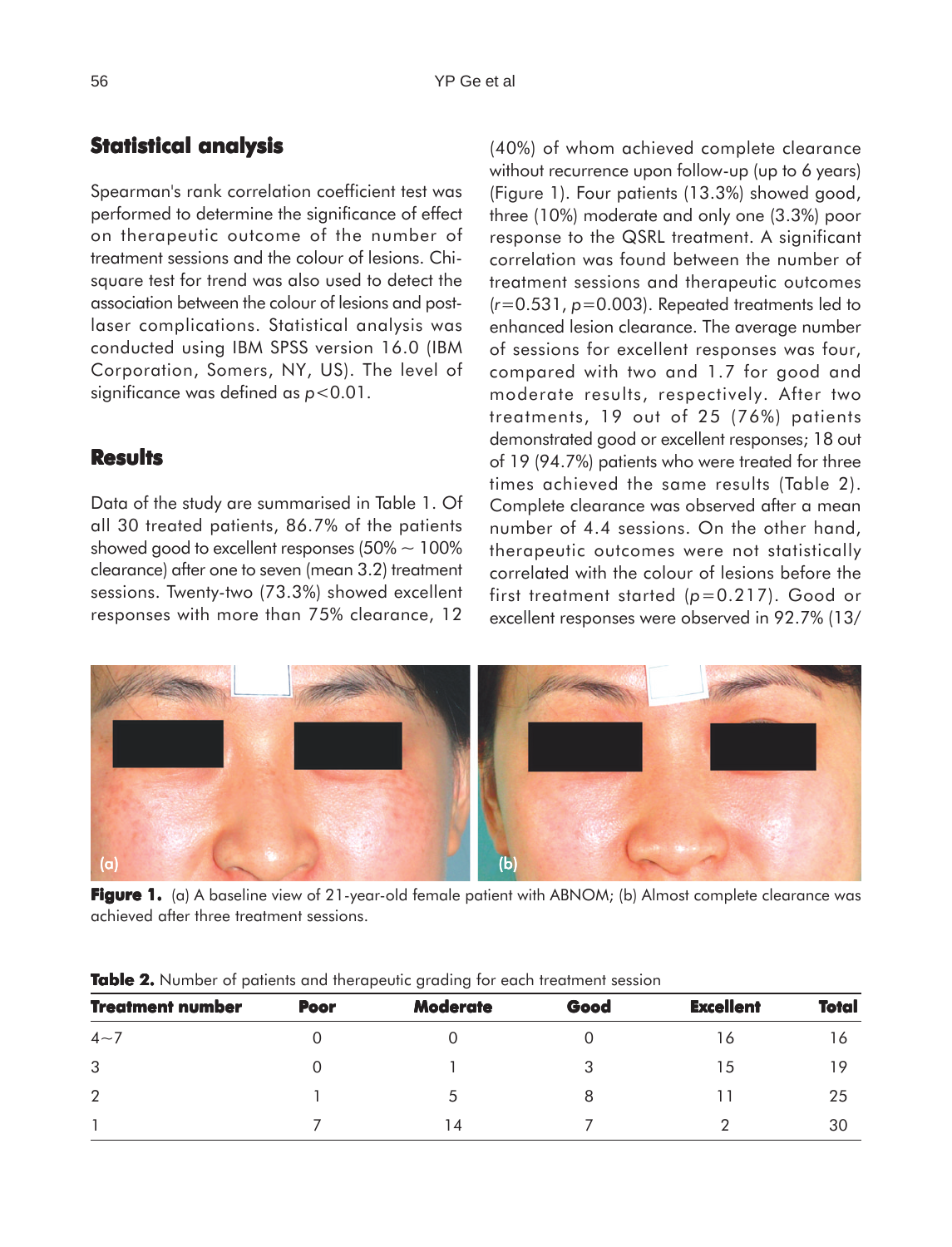14) of patients with slate-grey coloured lesions, 92.3% (12/13) with brown-coloured lesions and 33.3% (1/3) with blue-coloured lesions.

Out of 30 patients treated with QSRL, nine (30%) developed transient post-laser hyperpigmentation (PLH) which generally resolved in 2 to 6 months. Meanwhile, two (6.7%) patients (T2890 and T2912) experienced persistent but acceptable post-laser hypopigmentation (PLHo) after multiple sessions, which lasted for three and four years respectively (Figure 2). No significant correlation was found by Chi-square test for trend between the colour of lesions and the occurrence of pigmentary complications (*p*=0.984 and 0.108, for PLH and PLHo respectively). Neither scarring nor permanent textural changes were observed.

## **Discussion**

ABNOM is a common skin dyspigmentation in Chinese. A population-based study by Sun et al. indicated a prevalence of 0.8% in Taiwan, with a female: male ratio of 6:1.2 One recent large-scale cross-sectional study conducted in Shanghai, China found ABNOM in 2.5% of the study population.5 A significant female predominance was also noted with a female: male ratio of 9:1. In the present study, consistent with the epidemiological data, all patients were female. A lack of male patients may be due to the relative rarity of ABNOM in Chinese males and less cosmetic concern of this group.

As with naevus of Ota, QS lasers have become the primary treatment modalities for ABNOM. Although multiple laser systems have been introduced, QSRL may seem superior to others in terms of efficacy (Table 3). Kunachuk et al. first reported the use of the QSRL in 140 Thai patients with ABNOM.<sup>7</sup> After an average of 2.3 treatment sessions at intervals of one to six weeks, 93.6% of the patients achieved complete clearance, 7% developed PLH and 5.7% developed PLHo. In combination with topical tretinoin and hydroquinone, Momosawa et al reported that all the 19 Japanese patients with ABNOM who were treated by QSRL showed a good to excellent (>50%) clearance after two or three treatment sessions.15 PLH occurred in 10.5% of them. With the use of QSAL, Lam et al first reported a greater than 50% clearance in 80% of 32 Hong Kong Chinese female patients with two to eleven (mean seven) treatments every two to four weeks.<sup>8</sup> However, 50% of the patients developed PLHo while 12.5% PLH. A later study by Kagami et al reported a greater than 50% clearance in only 45.8% of the Japanese patients with ABNOM after one to six sessions at a three-month interval.<sup>9</sup> QSNYL has also been tried with good but somewhat variable results, with mean treatment sessions required to achieve a greater than 50% clearance ranging from 2.8 to 4.6.10-14



**Figure 2.** (a) A baseline view of 49-year-old female patient with ABNOM; (b) Post-laser hypopigmentation occurred after the fourth session and persisted for four years.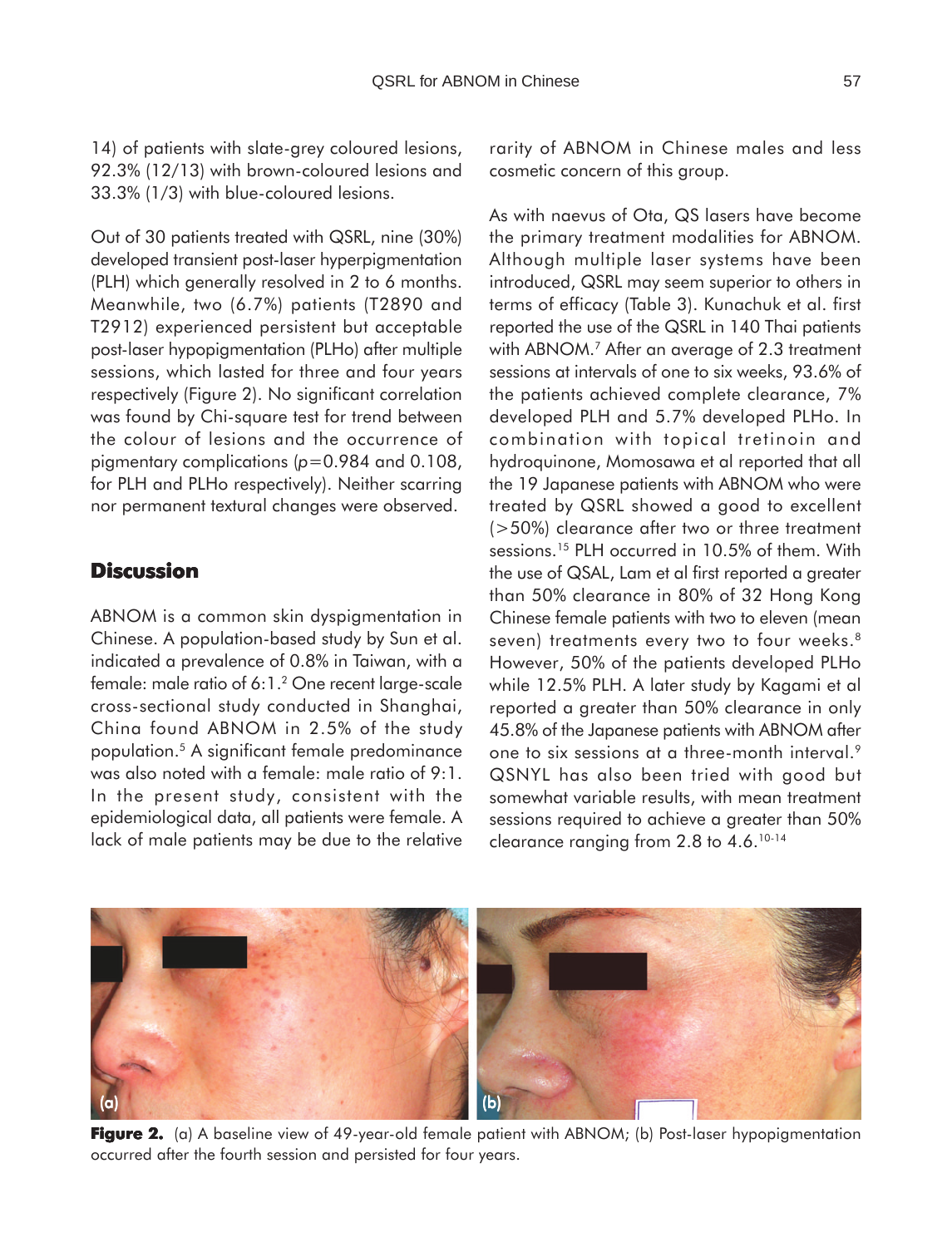The data of our study clearly demonstrated that QSRL is very effective and safe for Chinese patients with ABNOM. It took an average of two sessions to achieve a greater than 50% clearance, and 4.4 for complete clearance. More treatment sessions lead to better therapeutic outcomes, consistent with previous reports.9,13,14 Compared with published studies using QSRL, our study showed a similar efficacy but more treatment sessions seemed to be required for complete lesion clearance. This discrepancy may be due to varied laser instruments and treatment intervals. A short interval (2.2 weeks in average) was used by Kunachuk et al. and subsequent treatments were performed even before post-laser dyspigmentations may have

appeared.7 Shorter intervals may keep the epidermis hypopigmented and enhance the penetration of QS lasers into deeper dermis during the whole treatment course.<sup>16</sup> However, they may also lead to a higher risk of hypopigmentation, a particular concern for QSRL use in darker complexions (Fitzpatrick skin type III to V).17 Consequently, a conventional three to six-month interval was adopted in our practice.

Epidermal hyperpigmentation is a distinctive feature observed in ABNOM.18 Epidermal melanin and melanocytes are competing chromophores for QS lasers when managing dermal melanocytosis, which may increase the risk of post-

| No. of<br>patients/sex | <b>Laser</b>                                          | J/cm <sup>2</sup> (Spot<br>size, mm) | interval        | of sessions outcome<br>(mean) | Parameters Treatment Total no. Therapeutic Post-laser | hyper-<br>pigmentation | Post-laser Ref.<br>hypo-<br>pimentation |                |
|------------------------|-------------------------------------------------------|--------------------------------------|-----------------|-------------------------------|-------------------------------------------------------|------------------------|-----------------------------------------|----------------|
| 140/F                  | QSRL<br>(694 nm, 25 ns)                               | $7-10(2-4)$                          | 1-6 wk          | $1-6(2.3)$                    | CC:93.6%                                              | 7%                     | 5.7%                                    | $\overline{7}$ |
| 30/F                   | QSRL<br>(694 nm, 20 ns)                               | $2.5 - 3.5(6)$                       | $3-6$ mo        | $1 - 7(3.2)$                  | GC:86.7%;<br>CC:40%                                   | 30%                    | 6.7%                                    | This<br>study  |
| 32/F                   | QSAL<br>(755 nm, 100 ns)                              | $6.5 - 8(3)$                         | 7-322 d         | $2-13(7.0)$                   | GC:80%;<br>CC:28%                                     | 12.5%                  | 50%                                     | 8              |
| 24                     | QSAL<br>(755 nm, 50 ns)                               | $4-5(4)$                             | 3 <sub>mo</sub> | $1 - 6$                       | GC:45.8%                                              | Not<br>mentioned       | Not<br>mentioned                        | 9              |
| 63/F, 3/M              | QSNYL<br>$(1064/532$ nm, 6-8 ns)                      | $4-6(3)$                             | $3-6$ mo        | $1 - 7$                       | GC:30.3%                                              | 73%                    | $\mathbf 0$                             | 10             |
| 70/F                   | QSNYL<br>$(1064 \text{ nm}, 25 \text{ ns})$           | $8-10(2-4)$                          | 2-3 wk          | $2-5(2.8)$                    | CC:97.1%                                              | 50%                    | $\overline{0}$                          | 11             |
| 10/F                   | QSNYL<br>$(1064 \text{ nm}, 5-7 \text{ ns})$          | $4.2 - 9.9(3)$                       |                 | $3 \text{ mo}$ 1-5.3 (3.0)    | GC:50%                                                | Nearly<br>100%         | Not<br>mentioned                        | 12             |
| 29/F                   | QSNYL<br>$(1064 \text{ nm}, 5-7 \text{ ns})$          | 8-9.5 (3)                            |                 | $4-12$ wk 1-10 (5.0)          | GC:66%                                                | 40%                    | $\overline{0}$                          | 13             |
| $13/F$ ,<br>2/M        | QSNYL<br>$(1064 \text{ nm}, 5-20 \text{ ns})$ 4-6 (4) | $2.2 - 2.6(6)$ ;                     | 1-2 wk          | $10-15(11)$                   | GC:80%                                                | $\overline{0}$         | $\overline{0}$                          | 14             |

**Table 3.** Case series of ABNOM patients treated with Q-switched lasers

ABNOM: Acquired bilateral naevus of Ota-like macules; F: female; M: male; QSAL: Q-switched alexandrite laser; QSNYL: Q-switched Nd: YAG laser; QSRL: Q-switched ruby laser; CC: complete clearance of lesions; GC: good to excellent (>50%) clearance.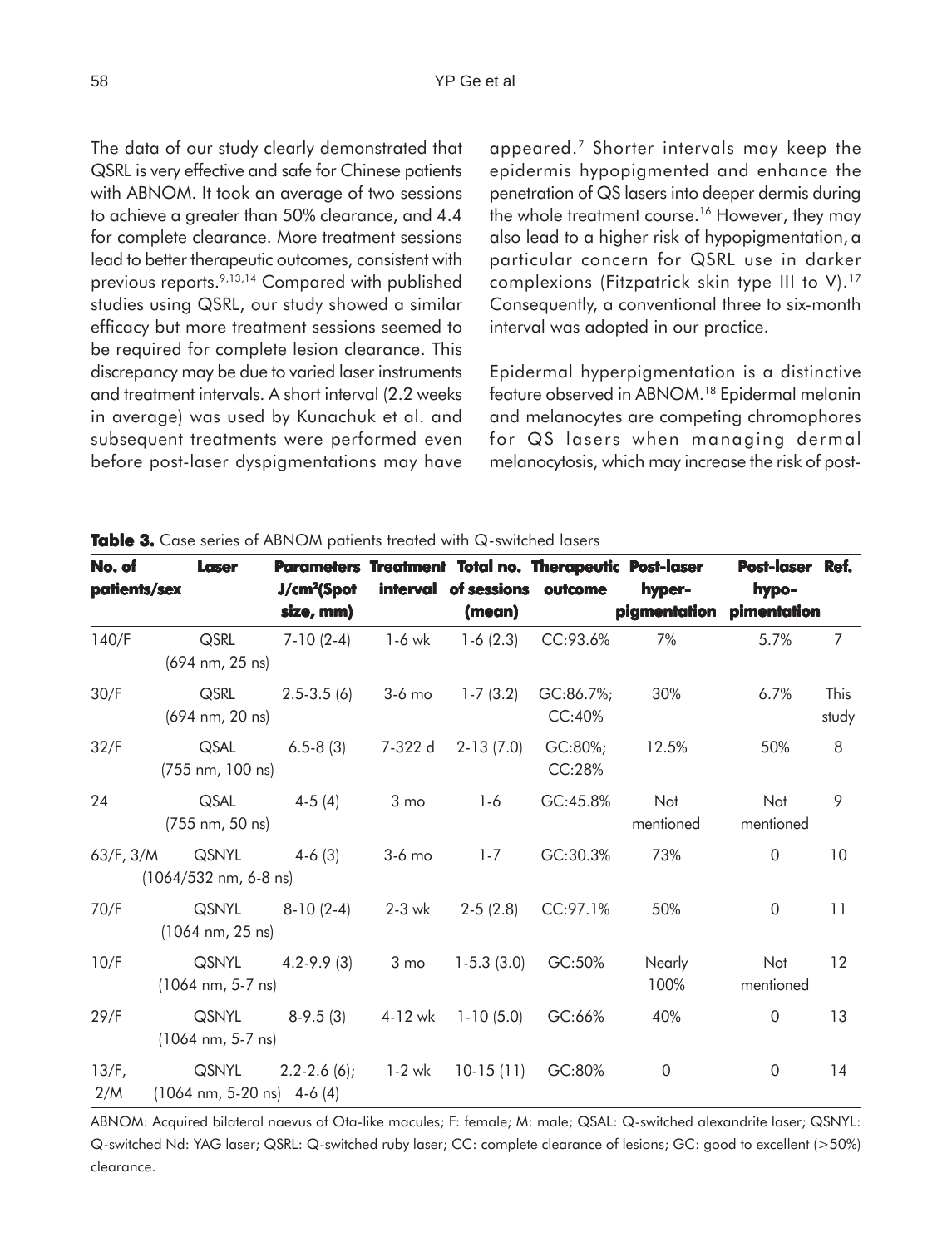laser dyspigmentations. Besides, Lam et al described that the melanocytes in ABNOM contained less mature melanosomes which might survive the laser irradiation and become activated instead, producing more melanin.<sup>8</sup> In fact, PLH is fairly common after QS laser treatment of ABNOM.17 According to Momasawa et al., without any pretreatment bleaching agents, PLH was almost always observed in Japanese patients after one QSRL treatment.<sup>15</sup> Furthermore, ethnic skin types like those of Chinese are considered susceptible to PLHo after QSRL therapy, which may render laser surgeons reluctant to use this device. Despite all that, we found a relatively low incidence of pigmentary complications after QSRL treatment for Chinese patients with ABNOM in our study. Although up to 30% of the patients experienced PLH, it was transient and tended to resolve in months. The long-term influence of PLH on patients was negligible. On the other hand, PLHo was uncommon contrary to popular belief. Compared with naevus of Ota treated by QSRL,<sup>19</sup> the incidence of PLH in ABNOM seems to be higher (30% vs 5.9%) but PLHo lower (6.7% vs 16.8%). The particular reason for this lower rate of PLHo is unknown. We suggest that the mottled distribution of ABNOM lesions may be accountable. Normal, intact skin surrounding the lesions are frequently spared during treatment and may facilitate the restoration of pigmentation in the treated area. Although it persisted for years, PLHo was regarded cosmetically acceptable by the patients in our study. A review of the safety profile of different laser systems suggests that QSRL may be equally safe when compared with other QS lasers for ABNOM (Table 3). Since no split-face study of ABNOM laser treatment is available, direct comparison among different QS lasers is difficult. More prospective controlled studies thus are indeed warranted for optimising treatment protocols and minimising complications.

To eradicate both epidermal and dermal pigmentation in ABNOM, combined therapeutic approaches have also been introduced, such as QS lasers with chemical peels; scanned carbondioxide laser followed by QSRL; 532nm QSNYL followed by 1064nm QSNYL; and intense pulsed light with QSRL.<sup>20-23</sup> Combined treatments were reported to have better clinical responses with fewer sessions and complications. However, they are usually more expensive and add to the cost. QSRL-emitted radiation (694 nm) alone is readily absorbed by epidermal melanin while penetrating deep enough into dermis, simultaneously destroying both pigmentations. Therefore it would be more economical than those combined approaches with comparable overall efficacy and safety.

In conclusion, we suggest that QSRL provides a safe and economical treatment modality with an enhanced efficacy for Chinese patients with ABNOM. The risk of complications was relatively low and transient, but hypopigmentation may persist.

## **Conflict of interest interest**

None.

## **References**

- 1. Hori Y, Kawashima M, Oohara K, Kukita A. Acquired bilateral nevus of Ota-like macules. J Am Acad Dermatol 1984;10:961-4.
- 2. Sun CC, Lu YC, Lee EF, Nakagawa H. Nevus fuscocaeruleus zygomaticus. Br J Dermatol 1987;117:545- 53.
- 3. Ee HL, Wong HC, Goh CL, Ang P. Characteristics of Hori naevus: a prospective analysis. Br J Dermatol 2006; 154:50-3.
- 4. Kuroki T, Noda H, Ichnoise M, Yoshimoto S, Nakajima T. Review of patients with acquired bilateral nevus of Ota-like macules. J Jpn Soc Aesthetic Plast Surg 1999; 21:29-37.
- 5. Wang BQ, Shen ZY, Fei Y, Li H, Liu JH, Xu H, et al. A population-based study of acquired bilateral nevus-of-Ota-like macules in Shanghai, China. J Invest Dermatol 2011;131:358-62.
- 6. Polder KD, Landau JM, Vergilis-Kalner IJ, Goldberg LH, Friedman PM, Bruce S. Laser eradication of pigmented lesions: a review. Dermatol Surg 2011;37:572-95.
- 7. Kunachak S, Leelaudomniti P, Sirikulchayanonta V. Q-Switched ruby laser therapy of acquired bilateral nevus